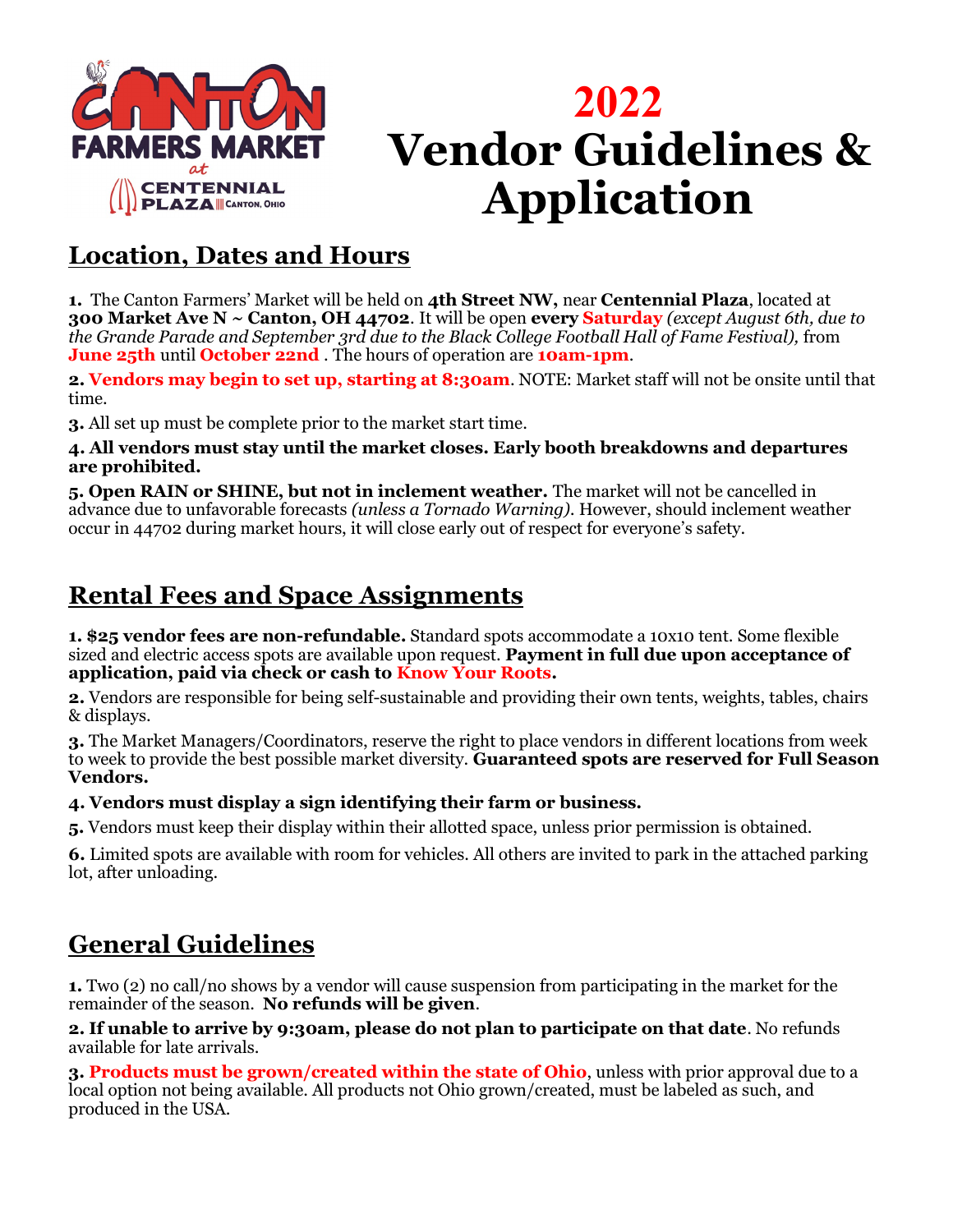# **General Guidelines Continued**

**4.** Vendors are to set their own prices. **For customer ease, prices for all items are to be clearly marked**.

**5.** No loud music, shouting at shoppers, pets, alcoholic beverages, firearms or smoking on premises.

**6.** It is the vendor's responsibility to obtain all government required licenses and permits, and pay any fees required by the state or local government. This includes the vendor's license for goods sold, for which a sales tax must be collected.

**7. Scales must be accurate and are required to have Stark County inspection of weights and measures.** Contact Stark County Weights & Measure to ensure accuracy at 330-451-7356.

**8.** Vendors must wear proper attire and keep their area clean and free of debris during the market and promptly remove all personal items and dispose of all trash at the conclusion of each market.

**9. Vendors are encouraged to assist in promoting the Canton Farmers' Market.** The market can be found on Facebook **@CantonOhioFarmersMarket** and Instagram **#CantonOhioFarmersMarket**

**10.** Any dispute concerning products, rules or regulations must be appealed in writing to Know Your Roots. Know Your Roots has final say in settling any disputes presented. Know Your Roots has the discretion to ban vendors and/or guests from the market.

**11.** Know Your Roots has the discretion to deny any application should it be determined to violate the "spirit of the market." The spirit of the market includes, but is not limited to, a spirit that fosters community and inclusivity, and showcases vendors and their products primarily. Divisive, discriminatory, hateful, or non-inclusive ideology and/or information shall automatically be deemed in violation.

**12.** No vendors shall be involved in political campaigning of any kind and the distribution of information that is politically related shall be prohibited at the Canton Farmers' Market.

**13**. **Vendors will respect the integrity of the market, its customers and each other, at all times.** 

**14. No bummers please :)** 

### **COVID-19 Guidelines**

1. Vendors are required to adhere to any mandates in effect, per the Governor of Ohio and/or the Ohio Department of Health, in regard to COVID-19.

**2.** Vendors are encouraged to sanitize their hands & stands regularly, by cleaning tables, credit card terminals & cash boxes.

**3. Vendors are encouraged to offer alternative sales outlets**, such as online/email & phone pre-orders to ensure quicker transactions.

**4.** Vendors are encouraged to accept credit cards, Venmo, Apple Pay, PayPal etc…

#### **5. No on-site food preparation or samples are permitted, without Canton City Health Department approval.**

**6.** Vendors that appear to be ill upon arrival to the market or become sick during market hours, will be asked to leave for the safety of all. Such are welcome to return, 10 days after the symptoms first appear.

**7. If you are sick, please give us a heads up and stay home until you are well again.**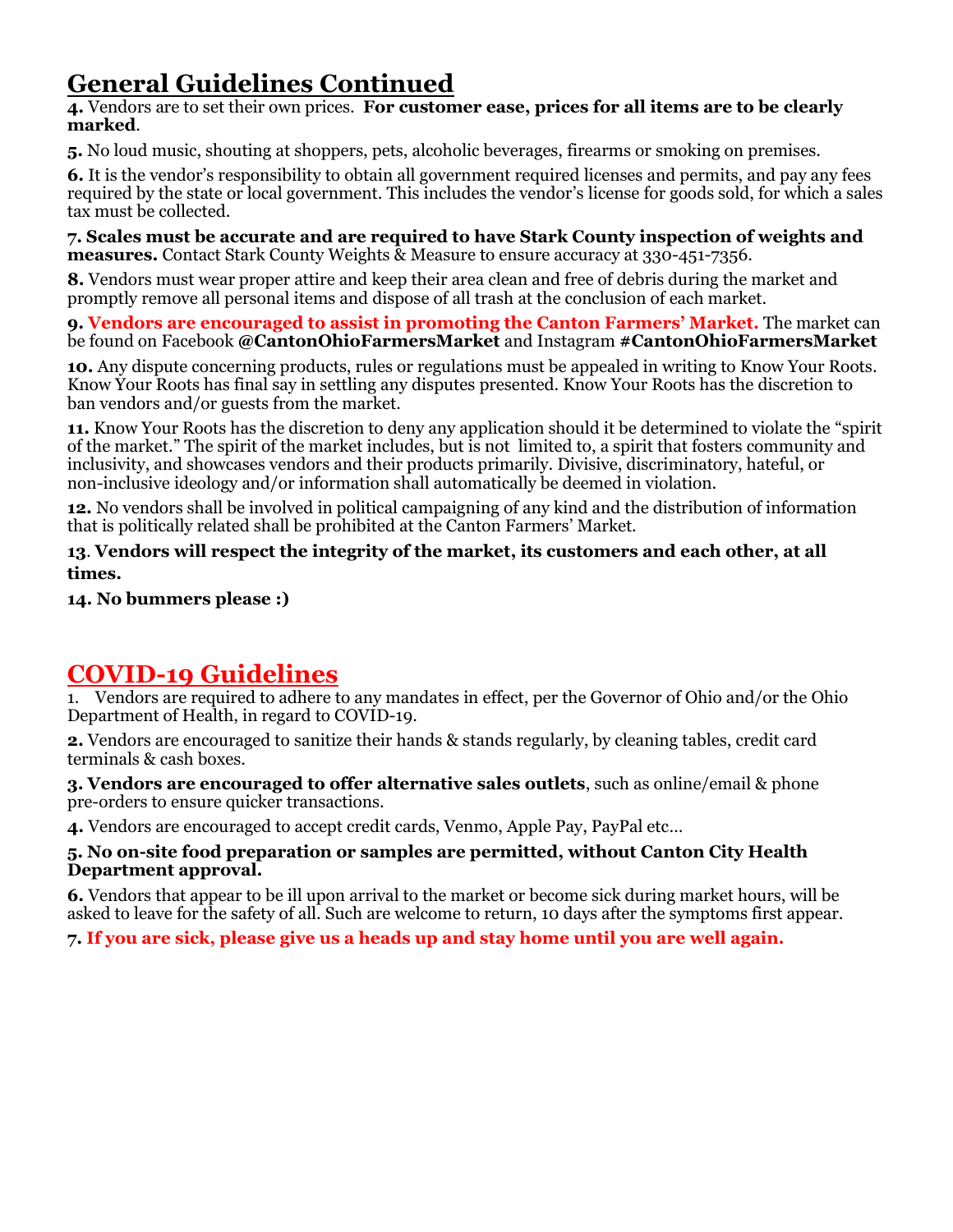# **Eligible Products**

**1. Products sold at the market must be locally produced.** Know Your Roots has the right to monitor the products that are for sale by vendors and restrict the sale of items that do not meet the mission of the market. With pre-approval by the Market Manager, vendors may offer up to 20% of sellable products that are created by another vendor, as long as said product is labeled properly. **Farm vendors are subject to onsite farm visits to verify local growth of all produce.**

**2.** All products labeled organic, must be certified by an accredited organization.

**3. Bakery products and other "cottage foods" must meet all labeling requirements.** 

**4.** Eggs or food items requiring refrigeration must be in compliance with food storage regulations.

**5.** Flea market or second hand sellables are not permitted.

**6.** No live animals may be sold or given away at the market.

### **Compliance**

**1.** Vendors must comply with all applicable local health department, Ohio Dept of Agriculture, USDA (614-728-6250) and other federal, state or local licenses which may include a food license from the Stark County Health Department (330-493-9904). **If so, a copy of the food license** *(if required)* **must be provided with your application**. State and local licenses *(if required)* must be displayed within the vendor's space.

**2.** The Canton Farmers' Market is not responsible for the enforcement of USDA, ODOA or any other local regulations. **Each vendor is responsible for compliance with regulations for their sales.**

**3.** All vendors are independent entities and are responsible for compliance with local codes and paying all applicable taxes, federal, state and local. **Personal and product liability is the responsibility of the vendor.** 

**4.** Vendors must comply with all laws, ordinances and regulations of the United States, State of Ohio, Stark County and the City of Canton.

### **Proof of Insurance**

**Vendors are required to provide proof of liability insurance to participate**. Such can be provided in the form of commercial, vendor or homeowner liability policies. Know Your Roots is not responsible for any damage, loss, injury, theft, harm or altercation that may occur before, during and/or after the market.

### **Market Contact**

**Jena Grosschmidt—(330) 209-0809** or **[KnowYourRootsOhio@gmail.com](mailto:KnowYourRootsOhio@gmail.com) Ryan Grosschmidt—(330) 575-7290**

Follow the market: **[www.facebook.com/CantonOhioFarmersMarket/](http://www.facebook.com/NorthCantonFarmersMarket/) www.instagram.com/cantonohiofarmersmarket/**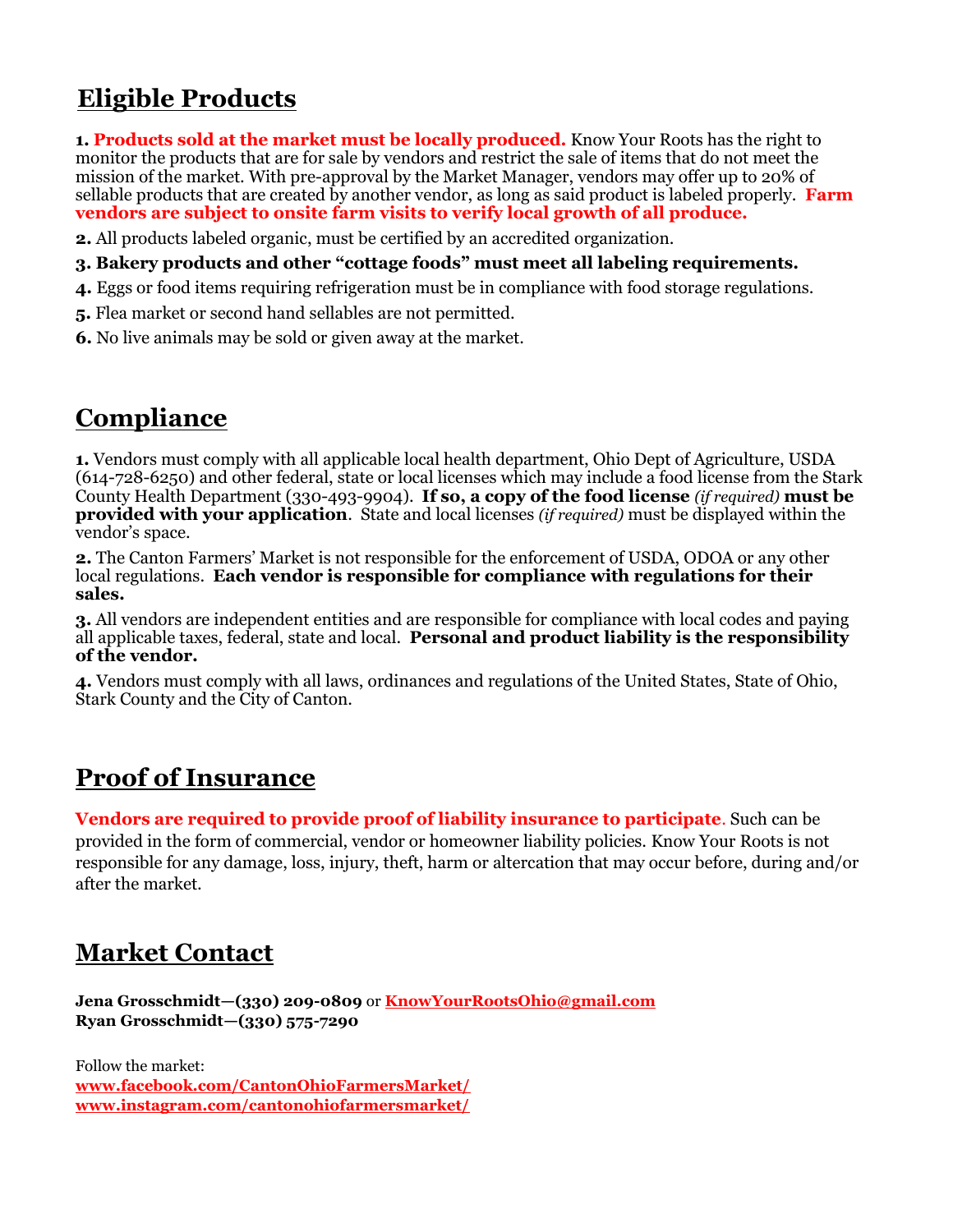| <b>FARMERS MARKET</b><br>$\alpha t$<br><b>CENTENNIAL</b><br><b>PLAZA</b> CANTON, OHIO |  |
|---------------------------------------------------------------------------------------|--|
|                                                                                       |  |
|                                                                                       |  |
|                                                                                       |  |
|                                                                                       |  |
|                                                                                       |  |
|                                                                                       |  |
|                                                                                       |  |
|                                                                                       |  |

# **Insurance Information**

**Ny** proof of liability insurance in included with my application.

My insurance agent will email my proof of liability to **KnowYourRootsOhio@gmail.com**

**My signed completion of this application, confirms that my products are made/created in Ohio.**

\_\_\_\_\_\_\_\_\_\_\_\_\_\_\_\_\_\_\_\_\_\_\_\_\_\_\_\_\_\_\_\_\_\_\_\_\_\_\_\_\_\_\_\_\_\_\_\_\_\_\_\_\_\_\_\_\_\_\_\_\_\_\_\_\_\_\_\_\_\_\_\_\_\_\_ \_\_\_\_\_\_\_\_\_\_\_\_\_\_\_\_\_\_\_\_\_\_\_\_\_\_\_\_\_\_\_\_\_\_\_\_\_\_\_\_\_\_\_\_\_\_\_\_\_\_\_\_\_\_\_\_\_\_\_\_\_\_\_\_\_\_\_\_\_\_\_\_\_\_\_ \_\_\_\_\_\_\_\_\_\_\_\_\_\_\_\_\_\_\_\_\_\_\_\_\_\_\_\_\_\_\_\_\_\_\_\_\_\_\_\_\_\_\_\_\_\_\_\_\_\_\_\_\_\_\_\_\_\_\_\_\_\_\_\_\_\_\_\_\_\_\_\_\_\_\_

If not made/create in Ohio, please describe:

I, with the intention of binding myself, my spouse, my heirs, my legal representatives and my assignees; voluntarily, knowingly and expressly release Know Your Roots, LLC, or any member or employee thereof, from all claims, demands, actions, judgements and executions, that I now have or may have, or that anyone claiming through me may have or claim to have, against Know Your Roots, LLC, or any member or employee thereof, created by or arising from my participation in the farmers' market.

#### **I have read, understand and intend to abide by the 2022 Vendor Guidelines & Application for the Canton Farmers' Market.**

**Print Name:**  $\blacksquare$ 

**Signature & Date:**  $\blacksquare$ 

### **SUBMIT TO: Know Your Roots at 9690 Gans Ave NE ~ Canton, OH 44721 KnowYourRootsOhio@gmail.com** or

You will receive an email from **KnowYourRootsOhio@gmail.com** within a week of receipt of your application to confirm status. Upon acceptance, payment due in advance to secure a guaranteed spot.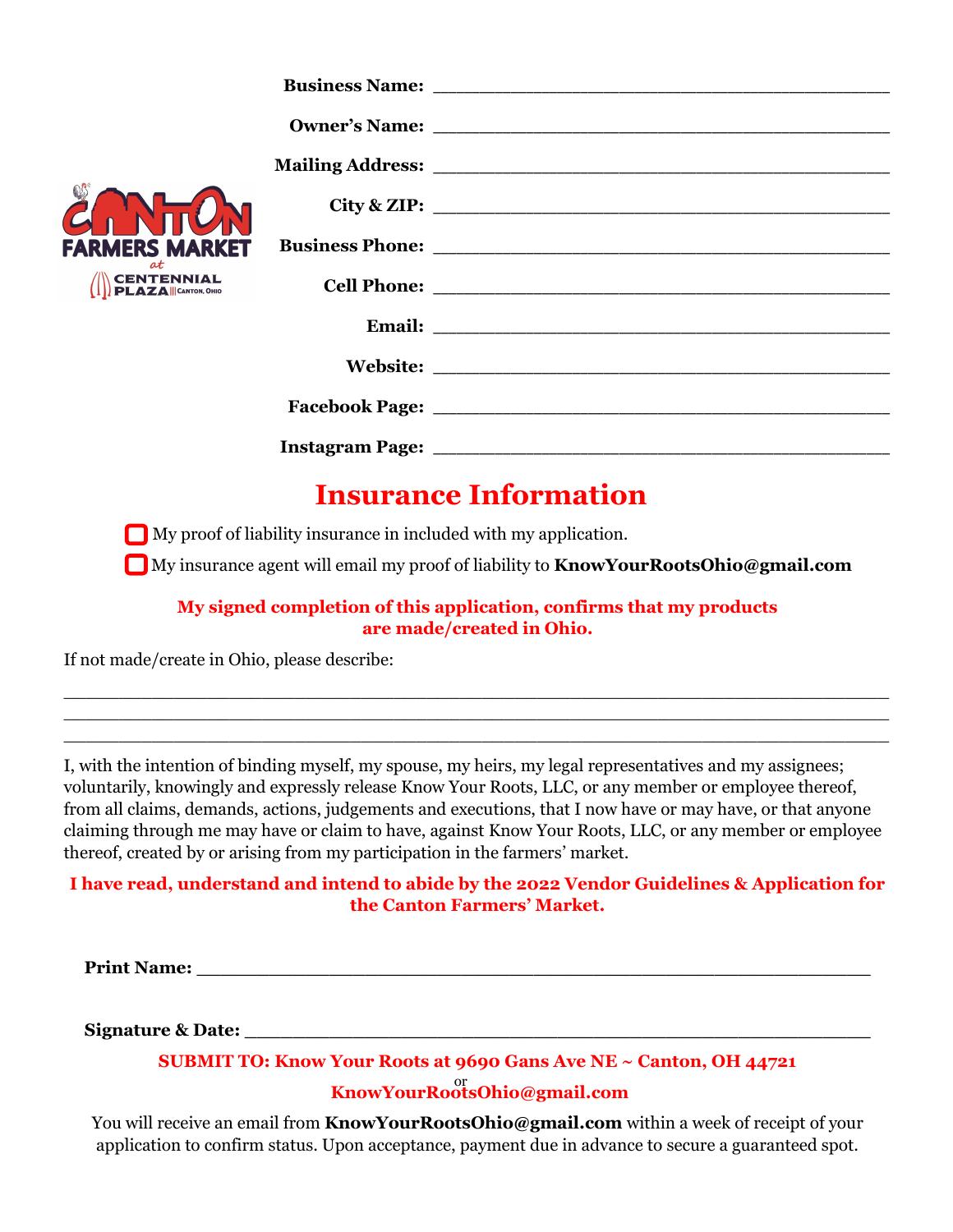| <b>PRODUCTS</b>                                                                                                              |                                                                          |                                                |                                   |                                 |                         |  |  |  |  |  |
|------------------------------------------------------------------------------------------------------------------------------|--------------------------------------------------------------------------|------------------------------------------------|-----------------------------------|---------------------------------|-------------------------|--|--|--|--|--|
| Choose all descriptions, that best describe your line of products.                                                           |                                                                          |                                                |                                   |                                 |                         |  |  |  |  |  |
| Antibiotic Free                                                                                                              | Cottage Food                                                             |                                                | <b>Pasture Raised</b>             |                                 | Other:                  |  |  |  |  |  |
| Hormone Free                                                                                                                 | Licensed Home Bakery                                                     |                                                | <b>Locally Sourced</b><br>Non GMO |                                 |                         |  |  |  |  |  |
| Certified Organic                                                                                                            | <b>Commercial Bakery</b>                                                 |                                                | All Natural<br>Corn Finished      |                                 |                         |  |  |  |  |  |
| <b>Free Range</b>                                                                                                            |                                                                          | Certified Naturally Grown                      |                                   | Sustainable<br><b>Grass Fed</b> |                         |  |  |  |  |  |
|                                                                                                                              | <b>DATES</b>                                                             |                                                |                                   |                                 |                         |  |  |  |  |  |
|                                                                                                                              | Check all dates, that you are interested in attending the market.        |                                                |                                   |                                 |                         |  |  |  |  |  |
| June 25th                                                                                                                    | July 16th                                                                | August 13th                                    |                                   | September 10th                  | October 1st             |  |  |  |  |  |
| July 2nd                                                                                                                     | July 23rd                                                                | August 20th                                    |                                   | September 17th                  | October 8th             |  |  |  |  |  |
| July 9th                                                                                                                     | July 30th                                                                | August 27th                                    |                                   | September 24th                  | October 15th            |  |  |  |  |  |
|                                                                                                                              |                                                                          |                                                |                                   |                                 | October 22nd            |  |  |  |  |  |
|                                                                                                                              |                                                                          |                                                | <b>SPOT</b>                       |                                 |                         |  |  |  |  |  |
|                                                                                                                              |                                                                          |                                                |                                   |                                 |                         |  |  |  |  |  |
| Help us provide you with the best available spot by sharing your ideal dimensions/layout of<br>your display & product needs. |                                                                          |                                                |                                   |                                 |                         |  |  |  |  |  |
|                                                                                                                              |                                                                          |                                                |                                   |                                 |                         |  |  |  |  |  |
|                                                                                                                              |                                                                          |                                                |                                   |                                 |                         |  |  |  |  |  |
|                                                                                                                              | Do you require your vehicle to be at your spot, in order to participate? |                                                |                                   |                                 |                         |  |  |  |  |  |
| <b>YES</b>                                                                                                                   |                                                                          | $\Box$ NO                                      |                                   |                                 | <b>IT WOULD BE NICE</b> |  |  |  |  |  |
|                                                                                                                              |                                                                          |                                                |                                   |                                 |                         |  |  |  |  |  |
| <b>YES</b>                                                                                                                   |                                                                          | Do you require electrical access?<br>$\Box$ NO |                                   | <b>IT WOULD BE NICE</b>         |                         |  |  |  |  |  |
|                                                                                                                              |                                                                          |                                                |                                   |                                 |                         |  |  |  |  |  |
|                                                                                                                              |                                                                          | <b>FORMS OF PAYMENT ACCEPTED</b>               |                                   |                                 |                         |  |  |  |  |  |
|                                                                                                                              |                                                                          |                                                | <b>Choose all that apply.</b>     |                                 |                         |  |  |  |  |  |
| Cash                                                                                                                         | Credit Card                                                              |                                                | $\Box$ PayPal                     |                                 | Other:                  |  |  |  |  |  |
| Check                                                                                                                        | $\Box$ Venmo                                                             |                                                | $\Box$ Apple Pay                  |                                 | $\Box$ Zelle            |  |  |  |  |  |
| PreOrders Accepted Via:                                                                                                      |                                                                          |                                                |                                   |                                 |                         |  |  |  |  |  |
| Please confirm which products you intend to sell, during each month you wish to attend.                                      |                                                                          |                                                |                                   |                                 |                         |  |  |  |  |  |
|                                                                                                                              | <b>JUNE</b>                                                              | <b>JULY</b>                                    | <b>AUGUST</b>                     | <b>SEPTEMBER</b>                | <b>OCTOBER</b>          |  |  |  |  |  |
| <b>Root Vegetables</b>                                                                                                       |                                                                          |                                                |                                   |                                 |                         |  |  |  |  |  |
| Tomatoes                                                                                                                     |                                                                          |                                                |                                   |                                 |                         |  |  |  |  |  |
| Peppers                                                                                                                      |                                                                          |                                                |                                   |                                 |                         |  |  |  |  |  |
| Cucumbers / Squash                                                                                                           |                                                                          |                                                |                                   |                                 |                         |  |  |  |  |  |
| Peas / Beans                                                                                                                 |                                                                          |                                                |                                   |                                 |                         |  |  |  |  |  |
| Pumpkins/Gourds                                                                                                              |                                                                          |                                                |                                   |                                 |                         |  |  |  |  |  |
| Asparagus                                                                                                                    |                                                                          |                                                |                                   |                                 |                         |  |  |  |  |  |
| Apples / Pears                                                                                                               |                                                                          |                                                |                                   |                                 |                         |  |  |  |  |  |
| <b>Stone Fruits</b><br><b>Berries</b>                                                                                        |                                                                          |                                                |                                   |                                 |                         |  |  |  |  |  |
|                                                                                                                              |                                                                          |                                                |                                   |                                 |                         |  |  |  |  |  |